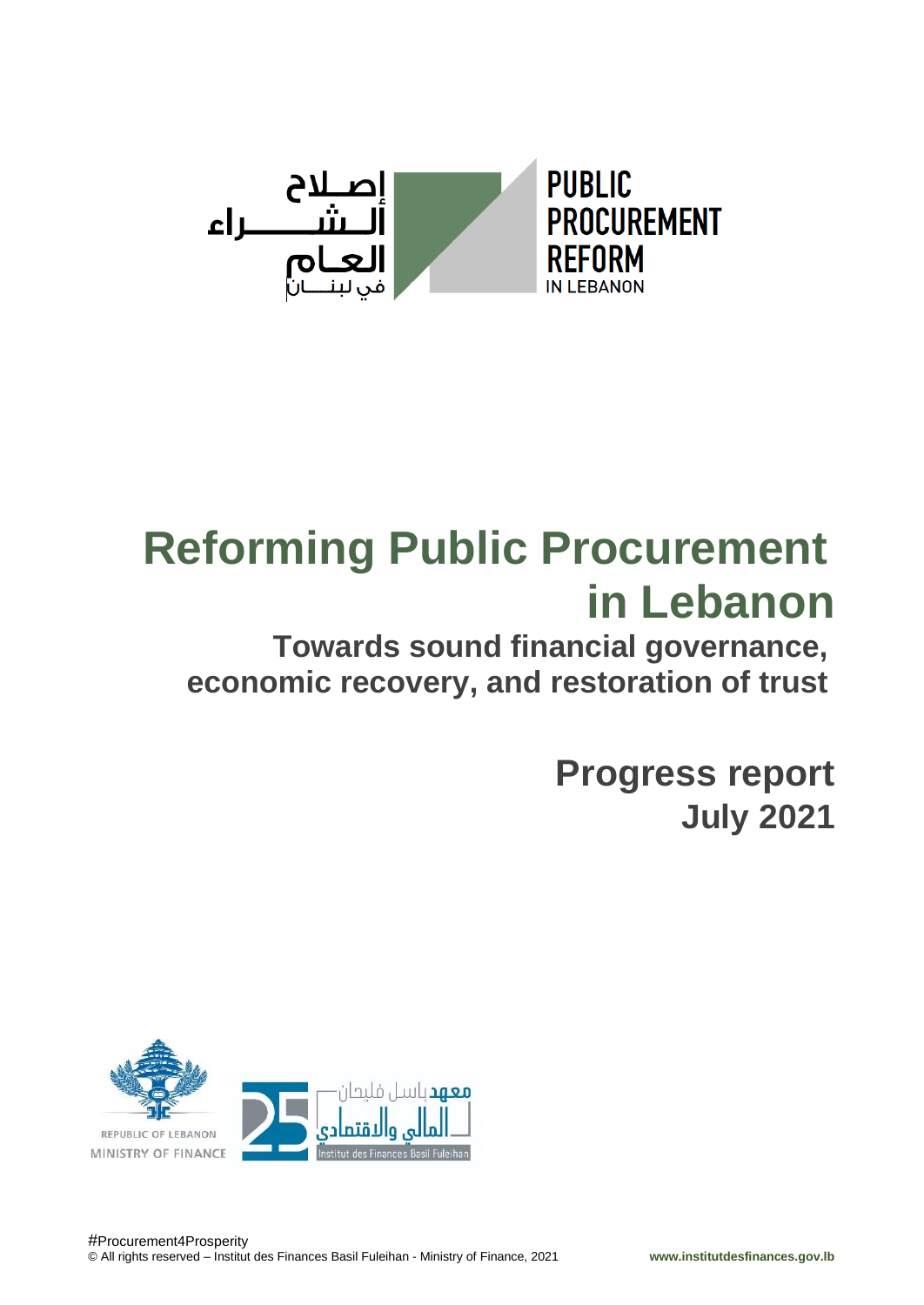## <span id="page-1-0"></span>Table of Contents

| $1_{-}$<br>2.<br>PUBLIC PROCUREMENT LAW- Discussions and Voting in Parliament  4<br>3.<br>PUBLIC PROCUREMENT LAW- Consultations and Awareness Building  4<br>4.<br>5.<br>6.                                                    |  |
|--------------------------------------------------------------------------------------------------------------------------------------------------------------------------------------------------------------------------------|--|
| NATIONAL STRATEGY FOR PROCUREMENT REFORM (Jan - Aug 2021) 8<br>2.<br>CENTRAL ELECTRONIC PLATFORM ASSESSMENT & STRATEGY (Jan - Aug 2021) 8<br>3.<br>CAPACITY BUILDING & PROFESSIONALIZATION STRATEGY (Feb - Sept 2021)  8<br>4. |  |
| 1.<br>2.<br>3.<br>4.<br>5.<br>6.<br>7.<br>8.                                                                                                                                                                                   |  |
|                                                                                                                                                                                                                                |  |
|                                                                                                                                                                                                                                |  |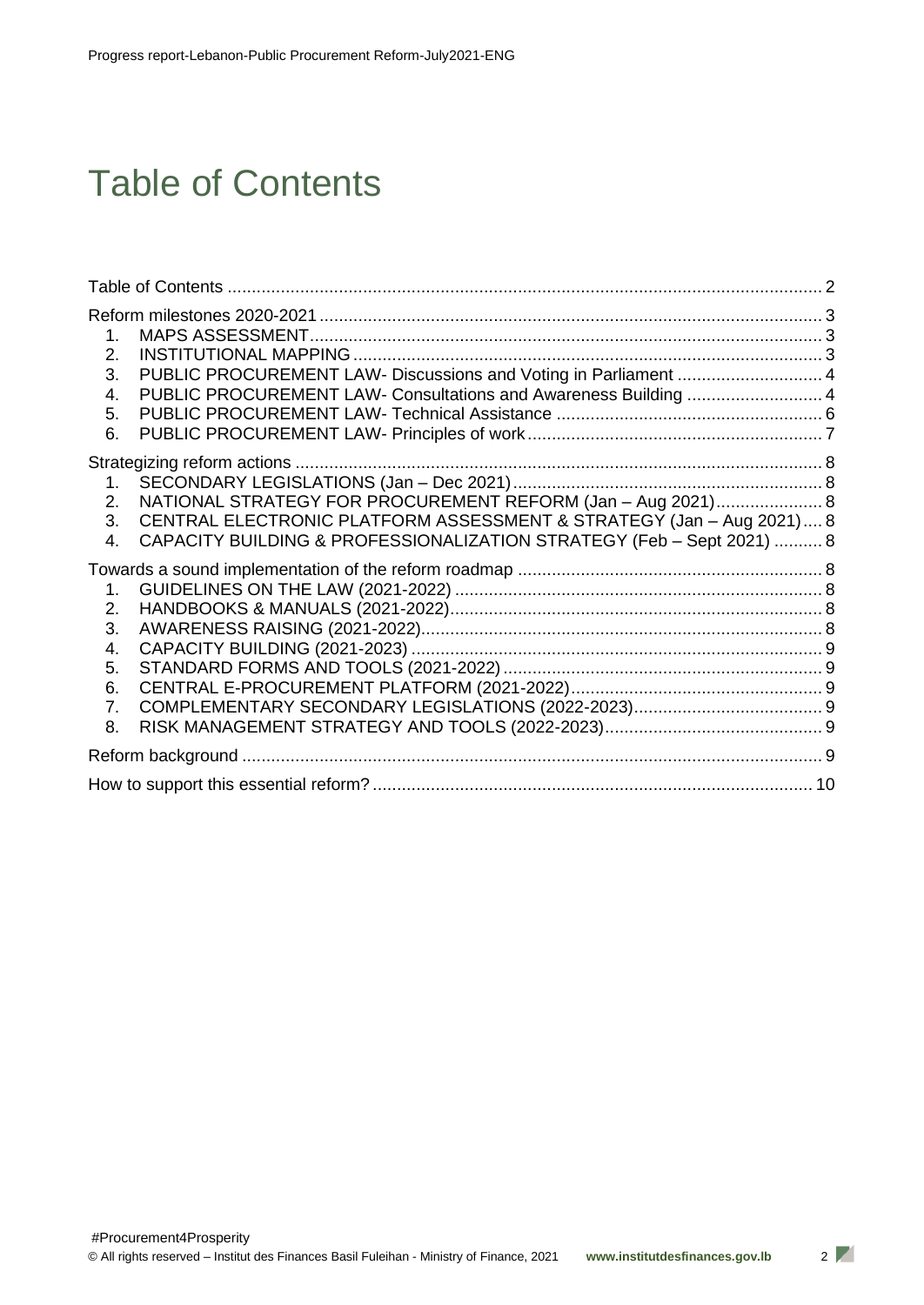## <span id="page-2-0"></span>**Reform milestones 2020-2021**

#### **1. MAPS ASSESSMENT**

<span id="page-2-1"></span>The **MAPS Report** (Methodology for Assessing Procurement Systems) **was completed in July 2020.** The assessment report and its annexes were reviewed in August 2020 by MAPS Global team and then, in November 2020, by the Technical Advisory Group to ensure compliance with the international methodology. Comments were integrated and report finalized in January 2021. In May 2021, the report was submitted to the MAPS Secretariat at OECD for clearance and to obtain the MAPS Sea.

 $\triangleright$  The 160 pages report +100 pages annexes is available at:

http://www.institutdesfinances.gov.lb/project/methodology-for-assessing-procurement-systems-maps-ii-inlebanon/

➢ Report Executive Summary is available at:

[http://www.institutdesfinances.gov.lb/wp-content/uploads/2021/05/MAPS-Executive-Summary-En-](http://www.institutdesfinances.gov.lb/wp-content/uploads/2021/05/MAPS-Executive-Summary-En-May2021_compressed.pdf)[May2021\\_compressed.pdf](http://www.institutdesfinances.gov.lb/wp-content/uploads/2021/05/MAPS-Executive-Summary-En-May2021_compressed.pdf)

**As reminder,** MAPS is an OECD designed tool used worldwide to assess the performance of public procurement systems. MAPS was completed in consultation with **+100 stakeholders**, with the support of the World Bank and the Agence Française de Développement.

**MAPS Results:** The assessment report provided, for the **first time in Lebanon**, evidence on the level of performance of the procurement system. Only **5% of the 210 qualitative and quantitative indicators have fully met the international standards,** giving a strong signal of the importance of an informed policy process and the urgency to having a strategic vision for procurement reform in the country.

| <b>MAPS Pillar</b><br><b>Assessment Criteria</b>                   | <b>Met</b> | <b>Partially</b><br><b>Met</b> | <b>Not Met</b> | <b>Not</b><br><b>Applicable</b> | Total | PUBLIC<br>اصلاح<br>الـــشــــــــراء<br>PROCUREMENT<br><b>REFORM</b><br>العام |
|--------------------------------------------------------------------|------------|--------------------------------|----------------|---------------------------------|-------|-------------------------------------------------------------------------------|
| I-Legal, Regulatory, and Policy Framework                          | 9          | 27                             | 30             |                                 | 67    |                                                                               |
| II-Institutional<br>Framework<br>Management  <br>and<br>Capacity   | 0          | 18                             | 30             |                                 | 55    | Lebanon                                                                       |
| III-Public Procurement<br>Operations<br>Market<br>and<br>Practices | 0          | 8                              | 18             | $\Omega$                        | 26    | Assessment of the<br><b>Public Procurement System</b>                         |
| IV-Accountability, Integrity and Transparency                      | 2          | 18                             | 42             | $\Omega$                        | 62    | <b>Executive Summary - 2021</b>                                               |
| <b>Total</b>                                                       | 11         | 71                             | 120            | 8                               | 210   | MAPS   National Rest Assembly                                                 |
| Percentage                                                         | 5%         | 34%                            | 57%            | 4%                              | 100%  |                                                                               |

#### **2. INSTITUTIONAL MAPPING**

<span id="page-2-2"></span>**I-Map** was completed in June 2020, then revised in October 2020 after consultation on findings. This **institutional mapping** of procurement stakeholders, was undertaken by national experts commissioned by the World Bank, to complement MAPS, for a better understanding of institutional dynamics, roles and mandates, and analyze overlaps and gaps, as well as inefficiencies and corruption risks.

The exercise resulted in 2 outputs:

- 1. **An analysis of stakeholders** and recommendations for potential institutional scenarios;
- 2. **The I-plan**: an interactive tool featuring stakeholders' interventions as well as control and oversight gaps and overlaps.
	- ➢The mapping results are available at: [http://www.institutdesfinances.gov.lb/data/iplan-public](http://www.institutdesfinances.gov.lb/data/iplan-public-procurement-mapping-tool/)[procurement-mapping-tool/](http://www.institutdesfinances.gov.lb/data/iplan-public-procurement-mapping-tool/)

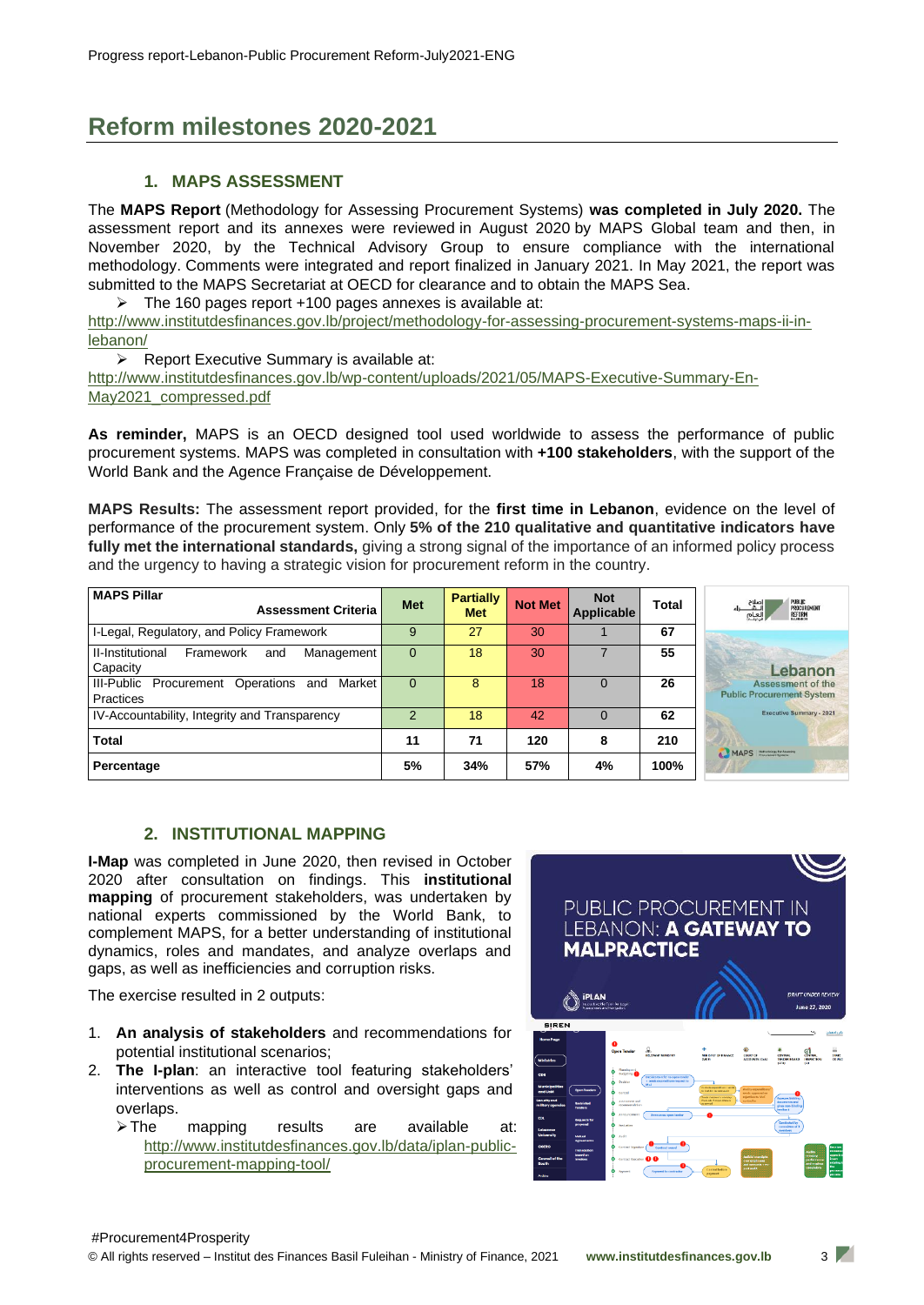#### **3. PUBLIC PROCUREMENT LAW- Discussions and Voting in Parliament**

<span id="page-3-0"></span>The draft public procurement law was **submitted to Parliament** on February 2020 and a **special parliamentarian committee** was formed in March 2020 to study and discuss the draft law.

The special parliamentary committee chaired by MP Yassin Jaber **completed the discussions of the draft public procurement law on May 17, 2021,** after **45 sessions** that started in June 2020.

The committee dedicated **+115 hours of discussions** during which consultations with various stakeholders took place, including contributions from CSOs.

The draft law was transferred to the joint parliamentary committees for discussion. Two sessions were dedicated to discussing it in joint committees before being transferred to General Assembly. **The Public Procurement Law was voted on June 30, 2021.** 



#### **4. PUBLIC PROCUREMENT LAW- Consultations and Awareness Building**

<span id="page-3-1"></span>In parallel **+45 consultation meetings were organized** with policy makers**,** the donor community and civil society to explain and discuss the draft law and ensure ownership.

| <b>Date</b> | <b>Title</b>                                                                  | Organizer                            |  |
|-------------|-------------------------------------------------------------------------------|--------------------------------------|--|
| 21.02.2020  | Meeting with President of Central Inspection Board                            | Institut des Finances                |  |
| 04.03.2020  | Meeting with Judges of Court of Accounts                                      | Institut des Finances                |  |
| 10.03.2020  | Meeting with Judges of State Council                                          | Institut des Finances                |  |
| 10.03.2020  | Meeting with former MP Ghassan Moukheiber                                     | Institut des Finances                |  |
| 10.03.2020  | Meeting with Minister of Economy and Trade Raoul<br>Nehme                     | Institut des Finances                |  |
| 12.03.2020  | Meeting with MP Sami Gemayel                                                  | Institut des Finances                |  |
| 05.05.2020  | Meeting with VP of Council of Ministers and Minister<br>of Defense Zeina Akar | Institut des Finances                |  |
| 11.06.2020  | Roundtable discussion on draft law as a tool to<br>fighting corruption        | Lebanese Transparency<br>Association |  |
| 23.06.2020  | Roundtable discussion on draft law and its guiding<br>principles              | Kulluna Irada                        |  |
| 09.2020     | Series of consultations with national legal experts                           | Institut des Finances                |  |
| 12.10.2020  | Meeting with Judge Choukri Sader                                              | Institut des Finances                |  |

The following table presents the consultation meetings and events throughout the year: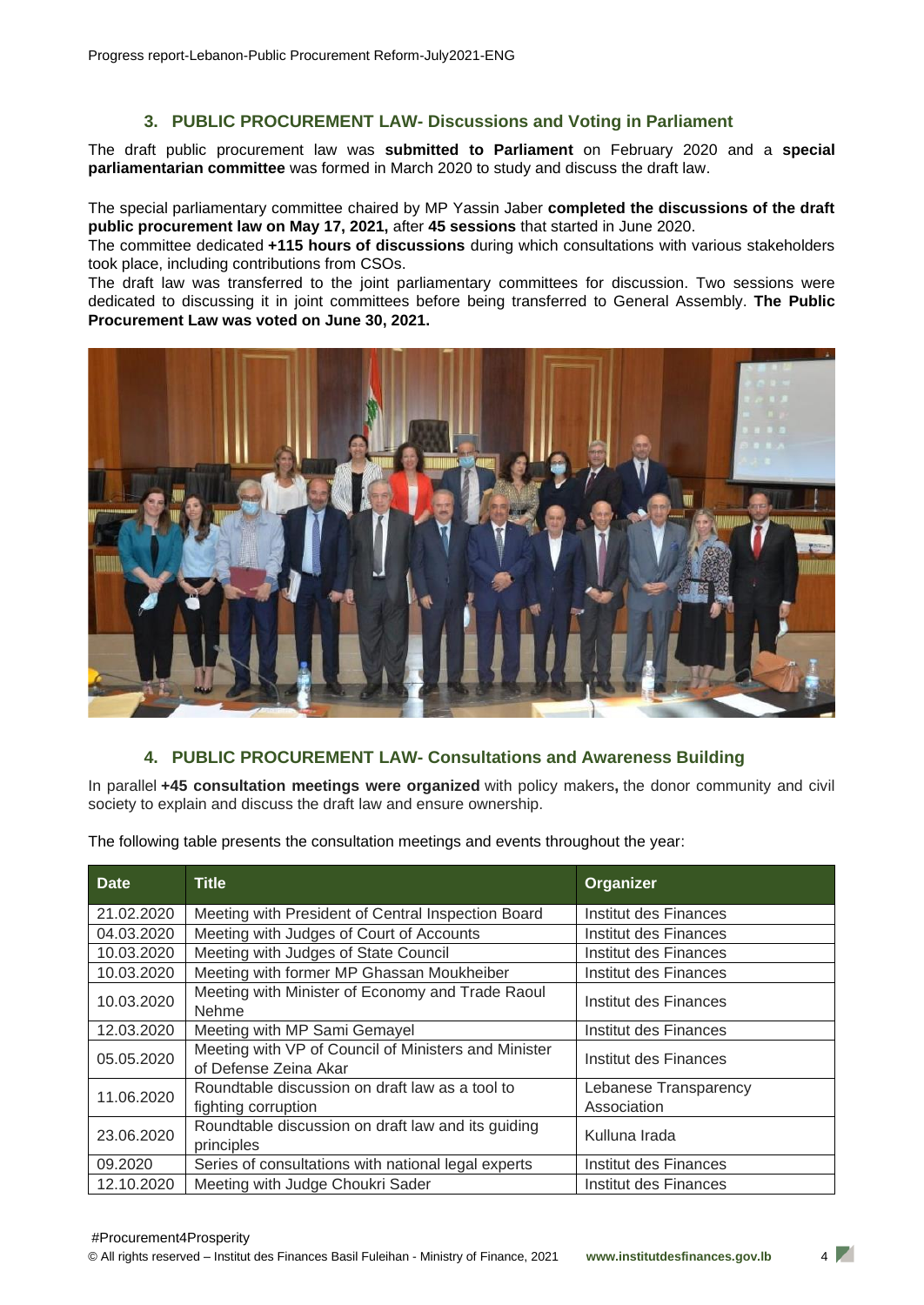| 04.11.2020       | Roundtable discussion with academia                                                                                                                                                                                                                    | Université Saint Joseph                                               |  |
|------------------|--------------------------------------------------------------------------------------------------------------------------------------------------------------------------------------------------------------------------------------------------------|-----------------------------------------------------------------------|--|
| 11.11.2020       | Roundtable discussion on draft law and transparency                                                                                                                                                                                                    | <b>Issam Fares Institute-AUB</b>                                      |  |
| 24.11.2020       | Roundtable discussion with CSOs on draft law                                                                                                                                                                                                           | Democracy Reporting International                                     |  |
| 11.2020          | Meetings with national legal experts and CSOs-<br>complaint mechanism                                                                                                                                                                                  | Institut des Finances                                                 |  |
| 11.2020          | Series of side meetings with different MPs blocs                                                                                                                                                                                                       | Different MPs blocks                                                  |  |
| 02.12.2020       | Roundtable discussion with CSOs on procurement<br>reform and draft law                                                                                                                                                                                 | Lebanese Foundation for<br><b>Permanent Civil Peace</b>               |  |
| 10.12.2020       | Stakeholders meeting (CSOs and donors) on draft law<br>and reform progress                                                                                                                                                                             | World Bank, AFD, UNDP                                                 |  |
| 17.12.2020       | Meeting with Minister of Justice                                                                                                                                                                                                                       | Minister of Justice                                                   |  |
| 29.12.2020       | Roundtable discussion with CSOs on draft law                                                                                                                                                                                                           | Foundation<br>Lebanese<br>for                                         |  |
|                  | principles and provisions                                                                                                                                                                                                                              | <b>Permanent Civil Peace</b>                                          |  |
| 12.01.2021       | Meeting with the Ministry of Finance Budget Directorate                                                                                                                                                                                                | Institut des Finances                                                 |  |
| February<br>2021 | Meeting with national experts team to discuss legal<br>issues related to the draft law and convey opinions to<br>the parliamentary committee                                                                                                           | Institut des Finances                                                 |  |
| 04.02.2021       | Working meetings with national experts and World<br>Bank experts, in the presence of the Central Tender<br>Board and the Central Inspection to discuss the central<br>electronic platform                                                              | Institut des Finances                                                 |  |
| 19.02.2021       | Meeting with national experts team to discuss<br>complaints in the pre-contractual phase                                                                                                                                                               | Institut des Finances                                                 |  |
| 25.02.2021       | OECD-SIGMA<br>Meeting<br>with<br>experts<br>on<br>professionalizing public procurement                                                                                                                                                                 | Institut des Finances                                                 |  |
| 26.03.2021       | Roundtable discussion with CSOs on the importance of<br>public procurement reform and the draft law                                                                                                                                                    | Organization for Petroleum and<br><b>Energy Sustainability (OPES)</b> |  |
| 31.03.2021       | Roundtable discussion with CSOs on the main<br>secondary legislations that need to be ready with law<br>enactment                                                                                                                                      | Institut des Finances                                                 |  |
| 09.04.2021       | Meeting with the Director General of the Central Tender<br>Board to discuss the functions of the future Public<br><b>Procurement Authority</b>                                                                                                         | Institut des Finances                                                 |  |
| 10.04.2021       | Working meeting with the President of the Civil Service<br>Board to discuss the nomination process in the two<br>entities that will be established by the new law                                                                                      | Institut des Finances                                                 |  |
| April 2021       | Series of meetings with national experts and World<br>Bank experts in the presence of the Director General of<br>Central Tender Board and OMSAR representatives to<br>discuss the potential technical solutions for the central<br>electronic platform | Institut des Finances                                                 |  |
| 05.05.2021       | Webinar to present and consult on the draft law with<br>representatives<br>of<br>public<br>administrations<br>and<br>institutions                                                                                                                      | Institut des Finances                                                 |  |
| 11.05.2021       | Meeting with legal experts to agree on remaining<br>pending issues in the draft law and convey results to<br>the parliamentary committee                                                                                                               | Institut des Finances                                                 |  |
| 15.05.2021       | Working meeting of IOF experts with MP Yassin jabber<br>and MP Samir El Jisr                                                                                                                                                                           | Institut des Finances                                                 |  |
| 31.05.2021       | Working meeting with MP Yassin Jaber on the final<br>report of the parliamentary committee                                                                                                                                                             | Institut des Finances                                                 |  |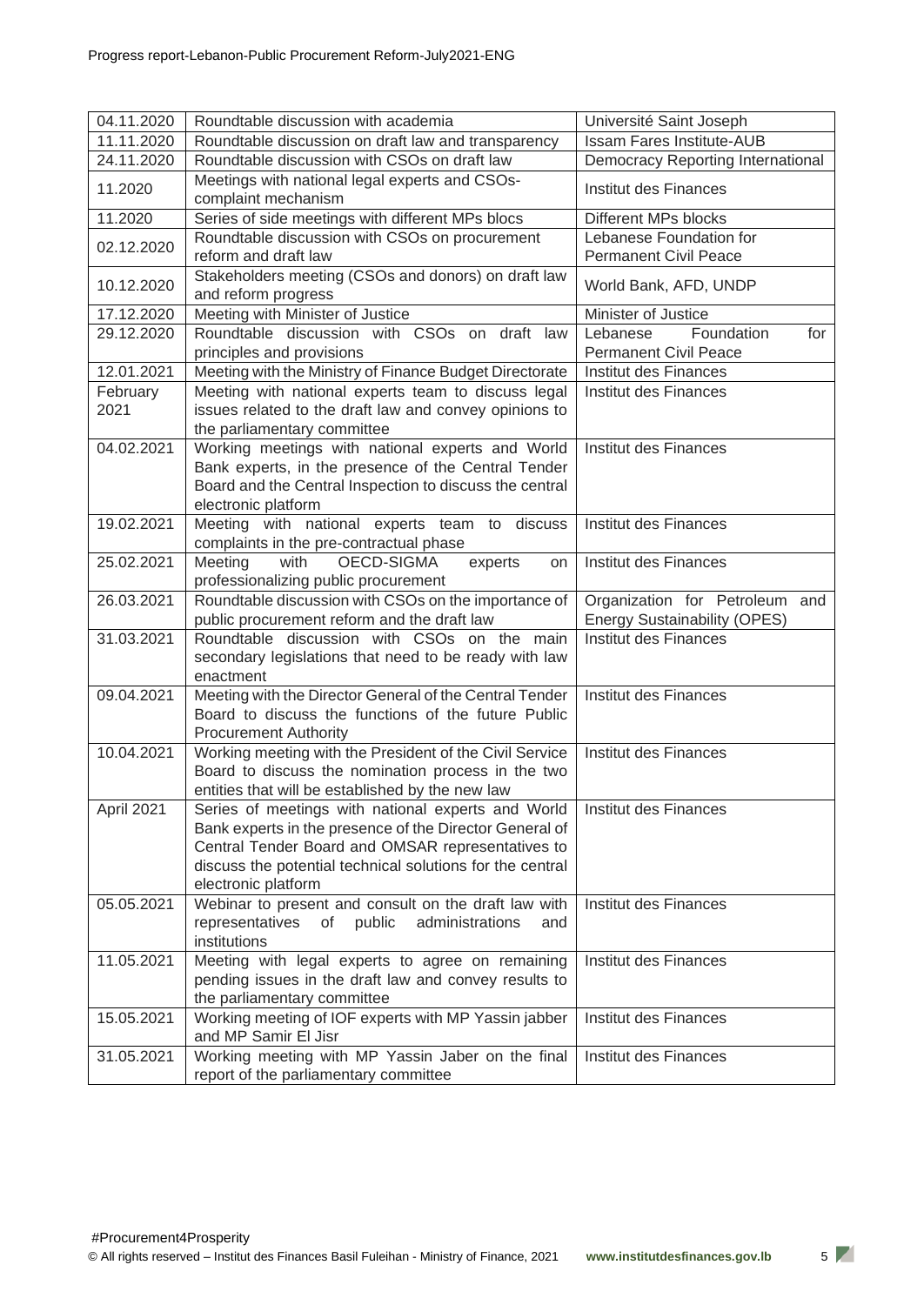#### **5. PUBLIC PROCUREMENT LAW- Technical Assistance**

<span id="page-5-0"></span>To accompany the discussions, the Institute mobilized **+30 national and international experts, including from partner organizations namely OECD/EU-SIGMA and the World Bank,** to provide guidance and technical assistance through the process of law drafting, review, and discussion and enhancements in parliamentary committee.

The following table lists the technical assistance meetings, topics and partners involved:

| <b>Date</b> | <b>Technical Assistance</b>                                                                                             | <b>Topic</b>                                                                    | <b>Partner</b>                          |
|-------------|-------------------------------------------------------------------------------------------------------------------------|---------------------------------------------------------------------------------|-----------------------------------------|
| 28.01.2020  | Meeting with MAPS expert Daniel Ivarsson                                                                                | Draft Law                                                                       | World Bank, AFD                         |
| 31.01.2020  | Meeting with MAPS expert Daniel Ivarsson                                                                                | Draft Law                                                                       | World Bank, AFD                         |
| 04.2020     | Peer review of the draft law by<br>international experts                                                                | Draft Law                                                                       | <b>World Bank</b><br>OECD-SIGMA         |
| 07.07.2020  | Meeting with MAPS expert Daniel Ivarsson                                                                                | Draft Law                                                                       | World Bank, AFD                         |
| 10.09.2020  | Meeting with MAPS lead expert Daniel<br><b>Ivarsson</b>                                                                 | Dialogue with suppliers;<br>appeals; cost estimation<br>of procurement projects | World Bank, AFD                         |
| 01.10.2020  | Meeting with World Bank Expert Simeon<br>Sahaydachny with participation of national<br>expert team and stakeholders     | Complaints mechanism<br>and review body                                         | World Bank                              |
| 07.10.2020  | Meeting with MAPS lead expert Daniel<br>Ivarsson                                                                        | <b>Review Body</b>                                                              | World Bank, AFD                         |
| 09.10.2020  | Meeting to discuss technical assistance for<br>the last quarter of 2020                                                 | Procurement reform<br>progress                                                  | OECD-SIGMA                              |
| 22.10.2020  | Meeting with OECD-SIGMA experts<br>Dariusz Piasta, Mr. Zoran Blazevic and<br>Georghe Cazan                              | <b>Review Body</b>                                                              | OECD-SIGMA                              |
| 19.11.2020  | Meeting with OECD-SIGMA experts<br>Dariusz Piasta, Mr. Zoran Blazevic and<br>Georghe Cazan                              | Regulatory Authority and<br><b>Review Body</b>                                  | OECD-SIGMA                              |
| 02.12.2020  | Meeting to exchange of experiences with<br>experts from the Higher Council of Public<br><b>Procurement in Palestine</b> | <b>Regulatory Authority</b>                                                     | Palestinian Public<br>Finance Institute |
| 15.12.2020  | Meeting to exchange of experiences with<br>experts from the Palestinian Public<br>Finance Institute                     | Capacity building                                                               | Palestinian Public<br>Finance Institute |
| 17.12.2020  | Meeting with OECD-SIGMA experts<br>Dariusz Piasta, Mr. Zoran Blazevic, Codrin<br>Vulcu and Georghe Cazan                | Review body                                                                     | OECD-SIGMA                              |
| 17.02.2021  | International Webinar on the role and<br>organization of procurement review bodies                                      | Review body                                                                     | <b>EBRD</b>                             |
| 25.02.2021  | Meeting with OECD-SIGMA experts<br>Georghe Cazan and Piotr Gorechi                                                      | Technical assistance to<br>the draft law                                        | OECD-SIGMA                              |
| 25.02.2021  | Meeting with OECD-SIGMA experts<br>Georghe Cazan and Codrin Vulcu                                                       | Capacity building                                                               | OECD-SIGMA                              |
| 03.03.2021  | International webinar and experience<br>sharing on professionalizing public<br>procurement                              | Capacity building                                                               | World Bank                              |
| 05.03.2021  | Preparatory meetings for the webinar on<br>review and complaints in public<br>procurement with WB experts               | Review body                                                                     | World Bank                              |
| 08.03.2021  | Preparatory meeting for the webinar on<br>review and complaints in public<br>procurement with OECD-SIGMA experts        | Review body                                                                     | OECD-SIGMA                              |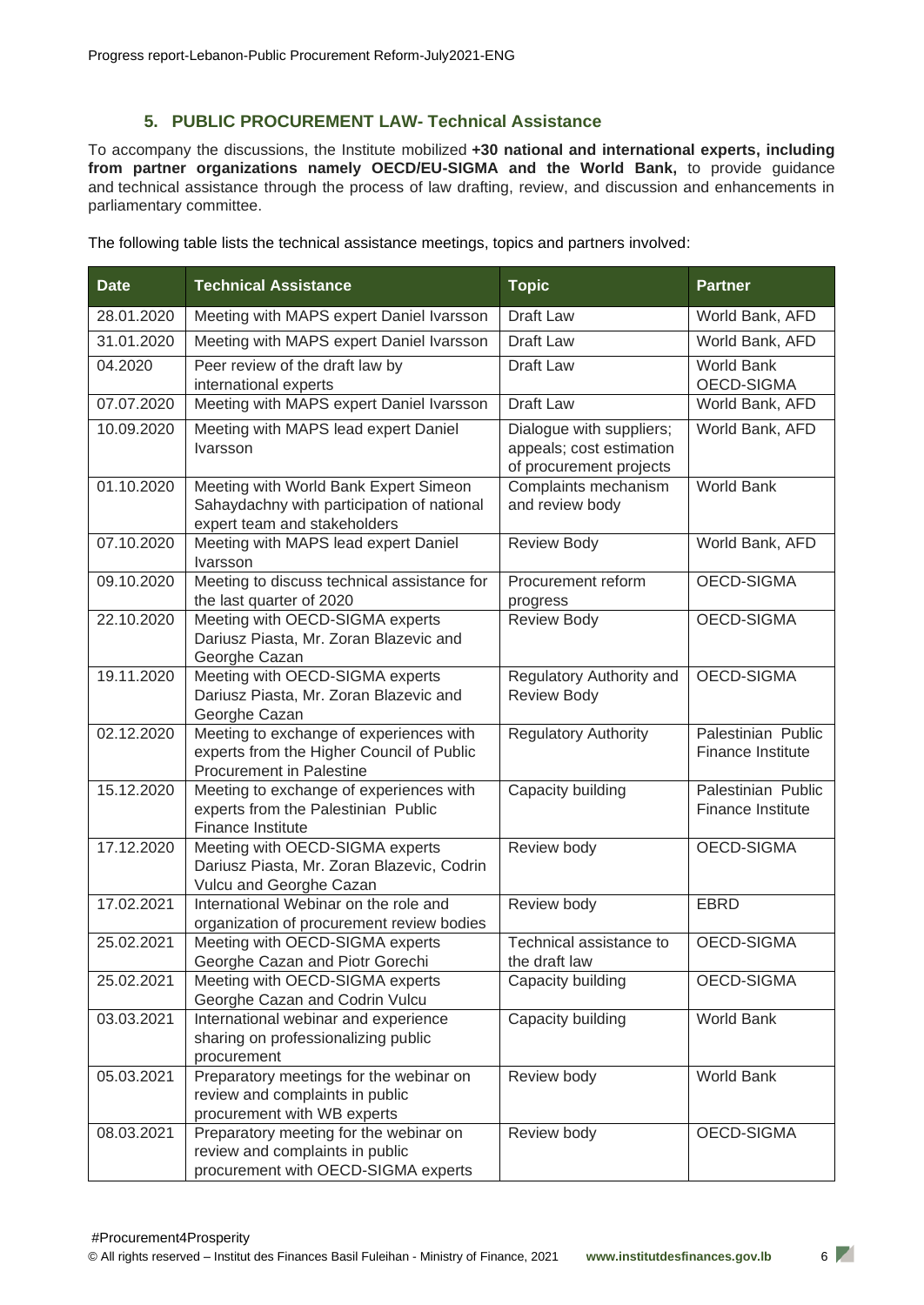| 09.03.2021 | Preparatory meeting for the webinar on        | Review body                 | World Bank  |
|------------|-----------------------------------------------|-----------------------------|-------------|
|            | review and complaints in public               |                             |             |
|            | procurement with WB experts                   |                             |             |
| $10-$      | Exchange webinar on review and                | Review body                 | World Bank; |
| 11.03.2021 | complaints in public procurement with the     |                             | OECD-SIGMA  |
|            | participation of 7 international experts      |                             |             |
| 24.03.2021 | Exchange session with the State               | <b>Regulatory Authority</b> | World Bank  |
|            | Procurement Agency in Georgia on the          |                             |             |
|            | role and function of the regulatory authority |                             |             |
| 12.05.2021 | Meeting with WB experts on arbitration of     | Arbitration                 | World Bank  |
|            | procurement contracts                         |                             |             |

#### **6. PUBLIC PROCUREMENT LAW- Principles of work**

<span id="page-6-0"></span>The public procurement law was founded on **eight guiding principles**: 1) inclusiveness, 2) budget integration, 3) accountability, 4) effectiveness and competition, 5) integrity, 6) transparency, 7) professionalization, and 8) sustainability.

The work on the law was an **evidence-based and consultative policy process**, grounded in:

- Review of previous draft procurement laws;
- Evidence and recommendations of the MAPS exercise;
- The UNCITRAL Model Law on Public Procurement (2011);
- Recommendations of the OECD Council on Public Procurement (2016);
- **EXECT** Benchmarks with procurement laws recently adopted in the Arab region, namely Jordan (2019), Egypt (2018), Palestine (2014), and Tunisia (2014);
- The input of national experts, policy strategists and subject-matter specialists, economists, legal experts, the private sector and civil society;
- Consultation with NGOs, private sector and other public administrations and institutions, oversight bodies, to bringing their feedback to parliament sessions;
- **Technical quidance and policy advise of OECD-SIGMA and World Bank experts.**





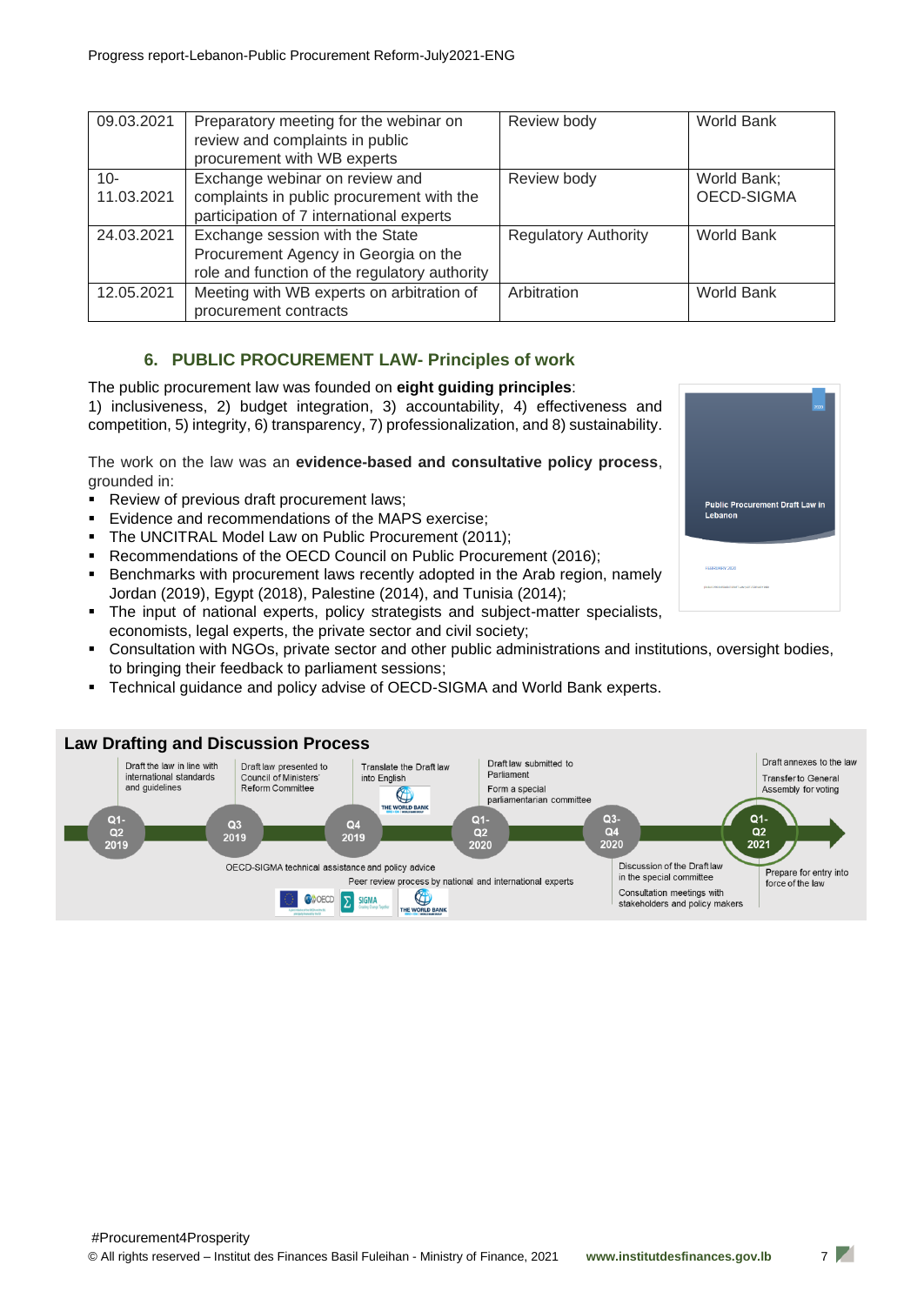## <span id="page-7-0"></span>**Strategizing reform actions**

<span id="page-7-1"></span>In line with MAPS recommendations, four parallel reform tracks are progressing since January 2021:

#### **1. SECONDARY LEGISLATIONS (Jan – Dec 2021)**

To ensure a timely entry into force of the law once enacted, the drafting of **priority secondary legislations** was launched, with the technical support of the World Bank, covering the mandate, functions and organizational structure of the two new entities; the regulatory authority and the review body. Other secondary legislations related to the General Conditions of Contracts are being developed.

#### **2. NATIONAL STRATEGY FOR PROCUREMENT REFORM (Jan – Aug 2021)**

<span id="page-7-2"></span>Based on MAPS recommendations, there is urgent need for a unified, widely shared and formally adopted vision of public procurement reform, in order to ensure national ownership and sustainability of the process. A **national strategy and action plan** drafting process was launched with the support of the Global Procurement Partnership (GPP). A first draft of the strategy was completed in May 2021, to be followed by experts' peer review and stakeholders' consultations.

#### **3. CENTRAL ELECTRONIC PLATFORM ASSESSMENT & STRATEGY (Jan – Aug 2021)**

<span id="page-7-3"></span>To prepare for the functioning of the central electronic platform as key tool of law implementation, an **in-depth assessment** of available platforms, infrastructure and potential capability was launched by the World Bank. A **draft implementation strategy** for the central electronic platform was prepared in line with the new procurement law and international guidelines, laying the ground for future e-procurement. It is being peer reviewed by international experts.

#### **4. CAPACITY BUILDING & PROFESSIONALIZATION STRATEGY (Feb – Sept 2021)**

<span id="page-7-4"></span>In line with MAPS recommendations and the new law provisions, a stand-alone procurement profession will be established. The development of a **strategy for capacity building and professionalization** was launched, with the support of the World Bank, to steer human capital allocation, career development, capacity building and awareness raising, along with a detailed action plan for implementation.

## <span id="page-7-5"></span>**Towards a sound implementation of the reform roadmap**

A preparation period of 12 months follows the procurement law enactment to make sure all institutional and operational set-up are there, for a sound implementation. This preparation period is key to establish the two new institutions (Regulatory body and Review body), design and make operational the central procurement electronic platform, issue guidance on the law, build capacities of all public sector entities at central and local levels, and raise awareness of policy and decision makers for smooth change management.

<span id="page-7-6"></span>With the support of international partners, and in close collaboration with key stakeholders at the national level, the second half of 2021 will feature the launching of work on the following components:

#### **1. GUIDELINES ON THE LAW (2021-2022)**

Guidelines aim at explaining and facilitating the understanding of the new procurement law objectives and how the provisions are designed to achieve those objectives, in addition to commentary on article by article. The **guidelines are intended to enhance the effectiveness of the law** as a key reform tool.

#### **2. HANDBOOKS & MANUALS (2021-2022)**

<span id="page-7-7"></span>**User-friendly and customized explanatory handbooks and manuals** are key instruments for the efficient and transparent implementation of the new law and related procedures. These tools shall be directed primarily at procurement practitioners, but also at economic operators and the civil society to ensure sound procurement practices, increase competition and enhance transparency and accountability.

#### **3. AWARENESS RAISING (2021-2022)**

<span id="page-7-8"></span>**Awareness raising of policy and decision makers for smooth change management, and of civil society actors for better monitoring** is key. Awareness raising events will be organized in collaboration with stakeholders, mainly the Lebanese Parliament, building on the consultative approach and process in place.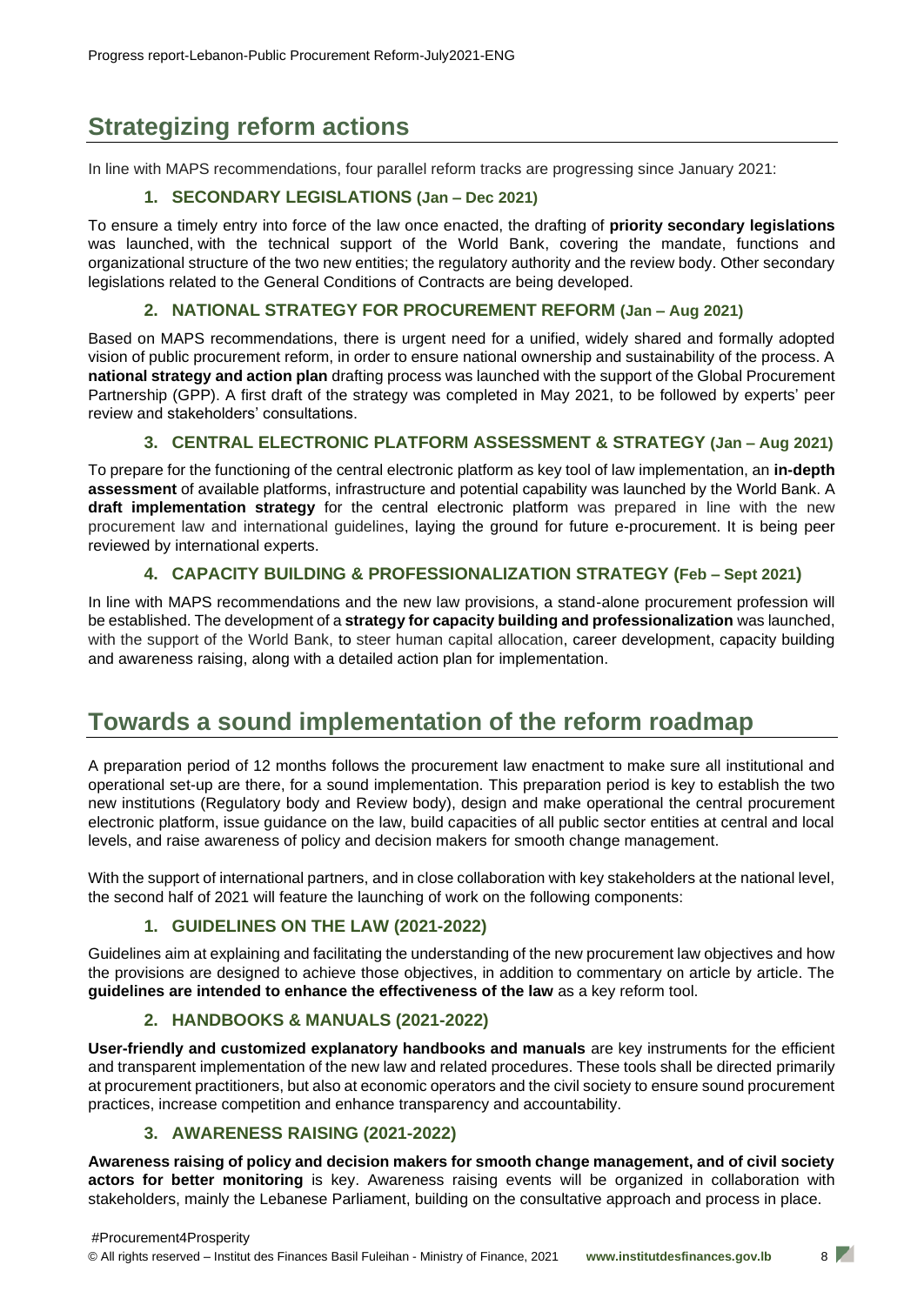#### **4. CAPACITY BUILDING (2021-2023)**

<span id="page-8-0"></span>Professionalization is key to ensure an efficient and transparent procurement system. Implementation of **new programs across public sector** shall be designed and implemented based on the capacity building strategy. Learning material addressed to private sector actors will be made available. An **online learning platform** would help provide sustainable quality training and resources. Continuous training and certification are foreseen to close capacity gaps and professionalize the procurement workforce.

#### **5. STANDARD FORMS AND TOOLS (2021-2022)**

<span id="page-8-1"></span>A main drawback is the absence of nationally binding standardized tools, which complicates operations, increases costs, reduces competition and trust, and limits access to procurement market.

In light of the new procurement law and MAPS recommendations, a consultation process with concerned stakeholders shall be launched to develop and test **new standard forms and tools in view of their mandatory adoption**. Making their use mandatory through secondary legislation (decree) shall be followed by the deployment of large scale capacity building programs.

#### **6. CENTRAL E-PROCUREMENT PLATFORM (2021-2022)**

<span id="page-8-2"></span>Based on the e-procurement strategy, a **central electronic platform for public procurement shall be developed as one of the main reform tools** that will ensure the sound implementation of the new law. It will allow the publication of information, the collection and analysis of data, and the provision of systematic, timely and free access to procurement data to concerned stakeholders. Development of the platform will be followed by testing, training and full deployment.

<span id="page-8-3"></span>Other reform components to be launched as of 2022:

#### **7. COMPLEMENTARY SECONDARY LEGISLATIONS (2022-2023)**

Complementary secondary legislations are **key regulatory instruments for an efficient entry-into-force of the procurement law**, while ensuring that guiding principles are respected.

A set of secondary legislations shall be developed covering the implementation of the new public procurement law provisions, the new institutional set-up, the capacity building process and the insurance of high standards of integrity and transparency.

#### **8. RISK MANAGEMENT STRATEGY AND TOOLS (2022-2023)**

<span id="page-8-4"></span>Mismanagement and corruption risks are high across the procurement cycle and at different levels of procuring entities. Addressing these risks has never been considered in the current system.

To efficiently **identify and mitigate procurement risks, a strategy with implementation tools** shall be developed, accompanied with awareness raising to procurers and decision-makers on their respective roles.

## <span id="page-8-5"></span>**Reform background**

**Public procurement reform is a whole-of-government reform** highlighted in the Ministerial Declarations of both Hariri (2019) and Diab Governments (2020) and in the Lebanese Government's Financial Recovery Plan (April 2020). It is one of the **conditionality of international aid to be channeled to support economic recovery.** Following the CEDRE conference (April 2018), it was reiterated by the International Support Group for Lebanon (ISG) on the occasion of the Paris meeting (December 2019) and across its consecutive statements.

Following the Port of Beirut explosion on August 4, 2020, the international community, on the occasion of the "International Conference on Assistance and Support to Beirut and the Lebanese People" held on August 9, 2020, **recalled the urgent need to reform public procurement** as a key structural reform to addressing the deepening crisis. It was also stressed in the **French roadmap** as one of the most urgent economic and financial reforms that Lebanon is called to advance on, and in the **Lebanon Reform, Recovery & Reconstruction Framework (3RF)** issued in December 2020 to improving governance and accountability, ensuring sustainable economic recovery and restoring trust in State institutions.